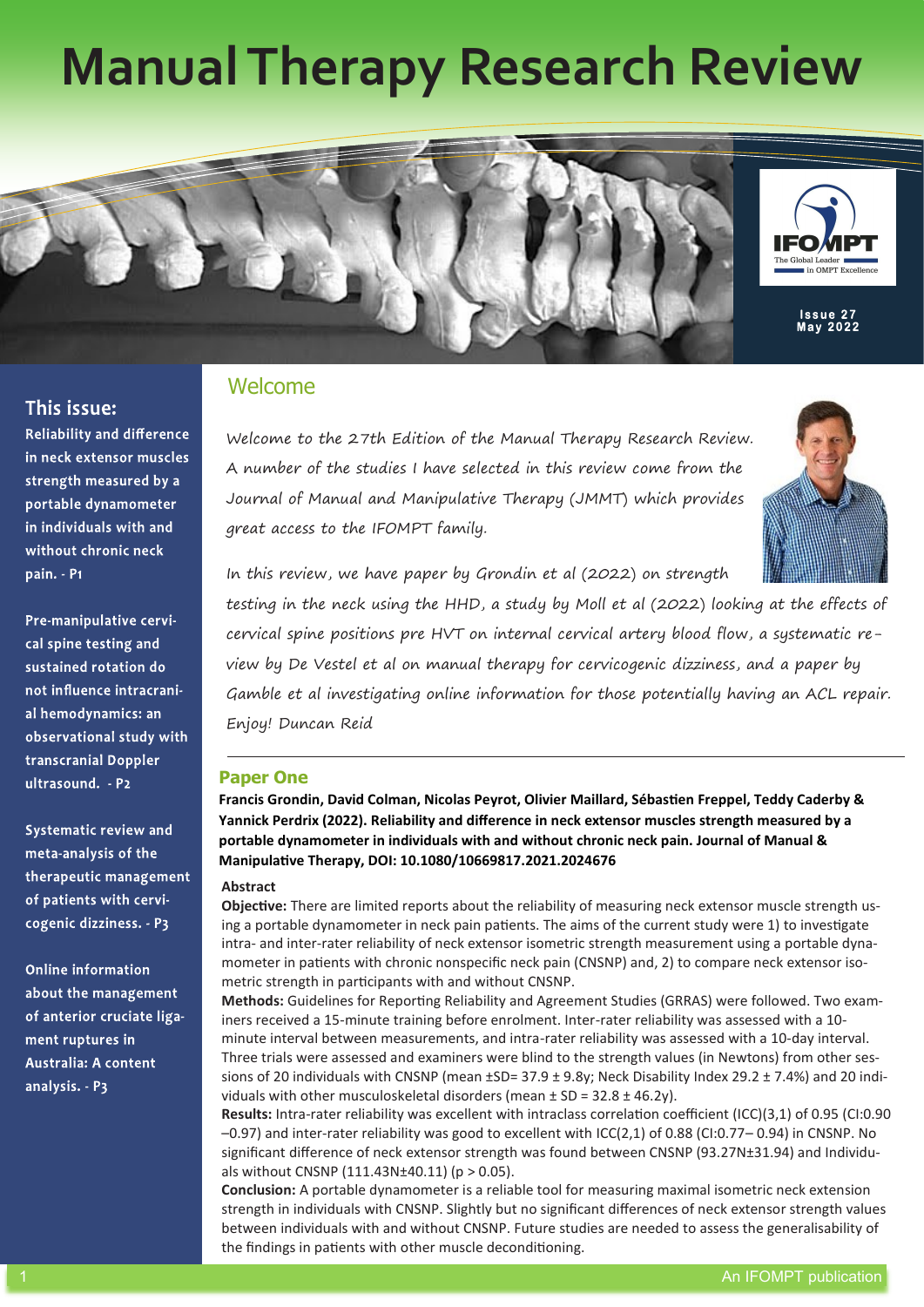

# **Commentary**

I have been involved in a large change management programme within NZ over the last two years to improve the patient outcomes for a range of musculoskeletal conditions. One of the new innovations in this programme was to introduce strength measures for a range of body sites, the cervical spine being one of them. Trying to get consistent measures and using devices that are relatively cheap was part of this challenge. I found few studies in the literature at the time I was setting up this project, and while there were studies by Jull et al (2002), and Falla et al (2004) on testing the deep cervical neck flexors using the biofeedback there were few using the hand held dynamometer (HHD). This study by Grondin shows good inter and intra rater reliability and good utility for patients with and without chronic neck pain. From a clinical perspective we have found patients in our current programme like being tested and seeing the improvements they are making with their rehabilitation. I think the HHD is a relatively cheap but useful tool to help demonstrate meaningful changes to your clinical input in patients with neck pain.

#### **References:**

Jull, G., Trott, P., Potter, H., Zito, G., Niere, K., Shirley, D., ... & Richardson, C. (2002). A randomized controlled trial of exercise and manipulative therapy for cervicogenic headache. Spine, 27(17), 1835-1843. Falla, D. L., Jull, G. A., & Hodges, P. W. (2004). Patients with neck pain demonstrate reduced electromyographic activity of the deep cervical flexor muscles during performance of the craniocervical flexion test. Spine, 29(19), 2108-2114.

# **Paper Two**

**Fabian Moll, Mona Sleiman, Dietrich Sturm, Roger Kerry & Harry von Piekartz (2022). Premanipulative cervical spine testing and sustained rotation do not influence intracranial hemodynamics: an observational study with transcranial Doppler ultrasound. Journal of Manual & Manipulative Therapy, DOI: 10.1080/10669817.2022.2068824**

# **Abstract**

**Introduction:** Manual joint mobilization and manipulation are recommended therapeutic interventions for people with neck pain. High-velocity thrust and sustained techniques have an uncertain association with serious arterial trauma. The validity of pre-manipulative tests of the cervical spine is often questioned, and the understanding of the effect of head/neck position on blood flow is still incomplete. Most of the evidence concerning hemodynamics in this area relates to extracranial flow (vertebral and carotid artery). Less is understood about the effects on intracranial flow while performing premanipulative tests and sustained positions like end of range cervical rotation mobilization. The aim of the study was to assess the influence of commonly used evaluation and treatment positions on intracranial hemodynamic parameters.

**Method:** A randomised, cross-over observational study using ultrasonography on healthy subjects (n = 19) was conducted to measure hemodynamic parameters (peak systolic velocity and end diastolic maximum) of intracranial arterial systems. Two test positions (sustained pre-manipulative thrust C0-1 and sustained cervical end of range rotation) were compared with a sham position for each test position.

**Results:** Neither the sequence of tests performed nor an independent variable (the two positions) had a significant effect (p < 0.05) on peak systolic velocity (PSV) or end diastolic maximum (EDM). **Discussion:** No effects from commonly used assessment and treatment of neck positions on hemodynamic parameters were found. This is consistent with previous studies. Further study is indicated on people with symptoms and known pathologies.

### **Commentary**

This is a useful study produced in association with Roger Kerry who we all know has significant expertise in the area of cervical artery dysfunction (CAD) and the IFOMPT CAD framework. I have to kick myself a little as this was a study that my colleague Prof Wayne Hing (Bond University) (also part of the CAD framework group) and I did some years ago, but we did not get it published!! These results though are exactly as we found although we only examined the vertebral artery not the internal arteries. The results are perhaps not that surprising that there is not differences in blood flow in the pre manipulative position in normal subjects. I think we need to move to the patient population who present with potential CAD to see if these types of ultrasound measures are more meaningful to determine risk than listening to the patient history and assessing the other risk factors as outlined in the International IFOMPT Cervical Framework (https://www.ifompt.org/Research+and+Resources/ OMPT+Frameworks+and+Clinical+Resources.html).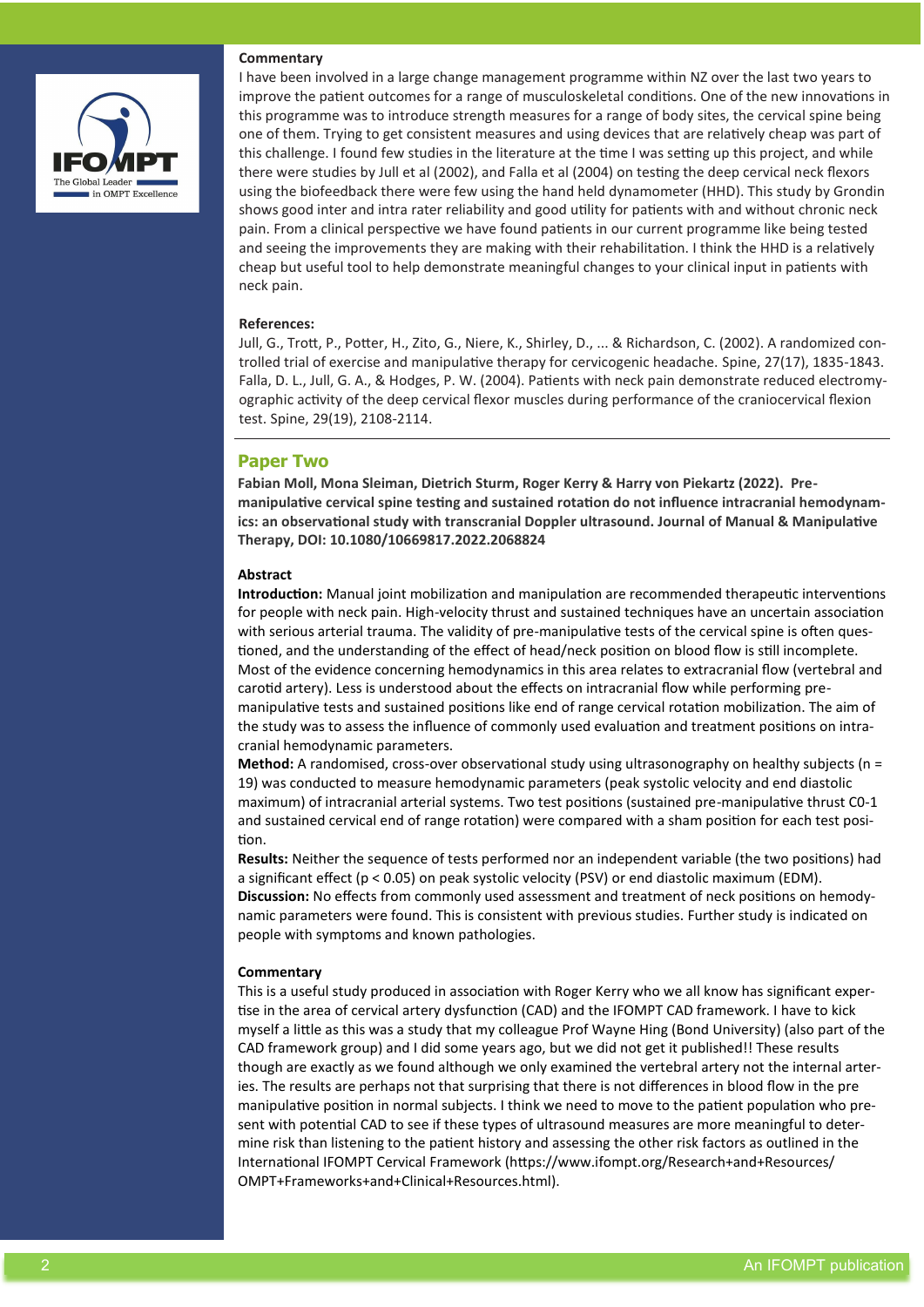# **Paper Three**



**Charlotte De Vestel, Luc Vereeck, Susan A. Reid, Vincent Van Rompaey, Joris Lemmens & Willem De Hertogh (2022). Systematic review and meta-analysis of the therapeutic management of patients with cervicogenic dizziness. Journal of Manual & Manipulative Therapy, DOI: 10.1080/10669817.2022.2033044**

# **Abstract**

**Background:** Patients with cervicogenic dizziness (CGD) present with dizziness, cervical spine dysfunctions, and postural imbalance, symptoms that can significantly impact their daily functioning. **Objectives:** To provide evidence-based recommendations for the management of patients with CGD. **Methods:** Three databases were searched for randomised controlled trials (RCTs) (last search 15 May 2021). Outcome measures included dizziness, cervical spine, and balance parameters. Cochrane standard methodological procedures were used and included the RoB 2.0 and GRADE. Where possible, RCTs were pooled for meta-analysis.

**Results:** Thirteen RCTs (n = 898 patients) of high (two RCTs), moderate (five RCTs), and low (six RCTs) methodological quality were analysed. Six RCTs were included in the meta-analysis. Only three RCTs specified the cause of CGD. They showed inconsistent findings for the effectiveness of exercise therapy in patients with traumatic CGD. Manual therapy and manual therapy combined with exercise therapy may reduce CGD, cervical spine, and balance dysfunctions.

**Conclusion:** There is moderate quality of evidence that manual therapy reduces CGD, cervical spine, and balance symptoms. When manual therapy is combined with exercise therapy, the positive effect on CGD, cervical spine, and balance symptoms is even stronger. However, the quality of the evidence here is very low.

### **Commentary**

This systematic review that includes Dr Susan Reid as one of the investigators demonstrates moderate level evidence for the use of manual therapy in the management of cervicogenic dizziness. While the overall rating of the evidence was low this is also a function of the small number of studies that met the inclusion criteria (6). However, I think these types if approaches to the management of dizziness are really helpful. Trying to sort out the causes of dizziness in patients that present following whiplash or concussion are often challenging but the use of SNAG's for example can be a very quick and not particularly stressful way to see if one can alter the dizziness presentation. Interestingly, the study by Reid et al (2008) that was part of this review, was also one of the stronger methodologically reviewed studies. Having more studies undertaken in this space will be great going forward.

## **References**

Reid SA, Rivett DA, Katekar MG, et al. Sustained natural apophyseal glides (SNAGs) are an effective treatment for cervicogenic dizziness. Man Ther. 2008;13(4):357–366.

# **Paper Four**

**Gamble, A. R., McKay, M. J., Pappas, E., Dale, M., O'Keeffe, M., Ferreira, G., ... & Zadro, J. R. (2022). Online information about the management of anterior cruciate ligament ruptures in Australia: A content analysis. Musculoskeletal Science and Practice, 59, 102555.**

### **Abstract**

**Background:** Most people who suffer an anterior cruciate ligament (ACL) injury search for information online.

**Objectives:** Summarise the proportion of webpages on ACL rupture management that present evidence -based information.

**Design:** Content analysis.

**Methods:** We examined webpage information on ACL ruptures identified through (1) Google searches using terms synonymous with 'anterior cruciate ligament rupture' and searching 'knee surgeon' linked to each Australian capital city, and (2) websites of professional associations. The primary outcome was the proportion of webpages that suggest people can return to at least some form of sport with nonsurgical management. Secondary outcomes included webpage information on return to sport with ACL reconstruction (ACLR) and non-surgical management, benefits, harms, and risk of osteoarthritis related to these options, and activity modification.

**3 An IFOMPT publication is a Reduce the risk of osteoarthritis (23%).** The risk of osteoarthritis (23%). **Results:** Out of 115 webpages analysed, 48% suggested people can return to at least some form of sport with non-surgical management. Almost half of webpages suggested most people will return to some form of sport following ACLR (41%) and mentioned benefits of ACLR (43%). Fewer webpages mentioned benefits of non-surgical management (14%), approximately two in three people return to pre-injury level of sport following ACLR (4%), risk of re-injury following ACLR (23%), most people return to sport within 9 months of ACLR (27%), activity modification as a management approach (20%), and ACLR will